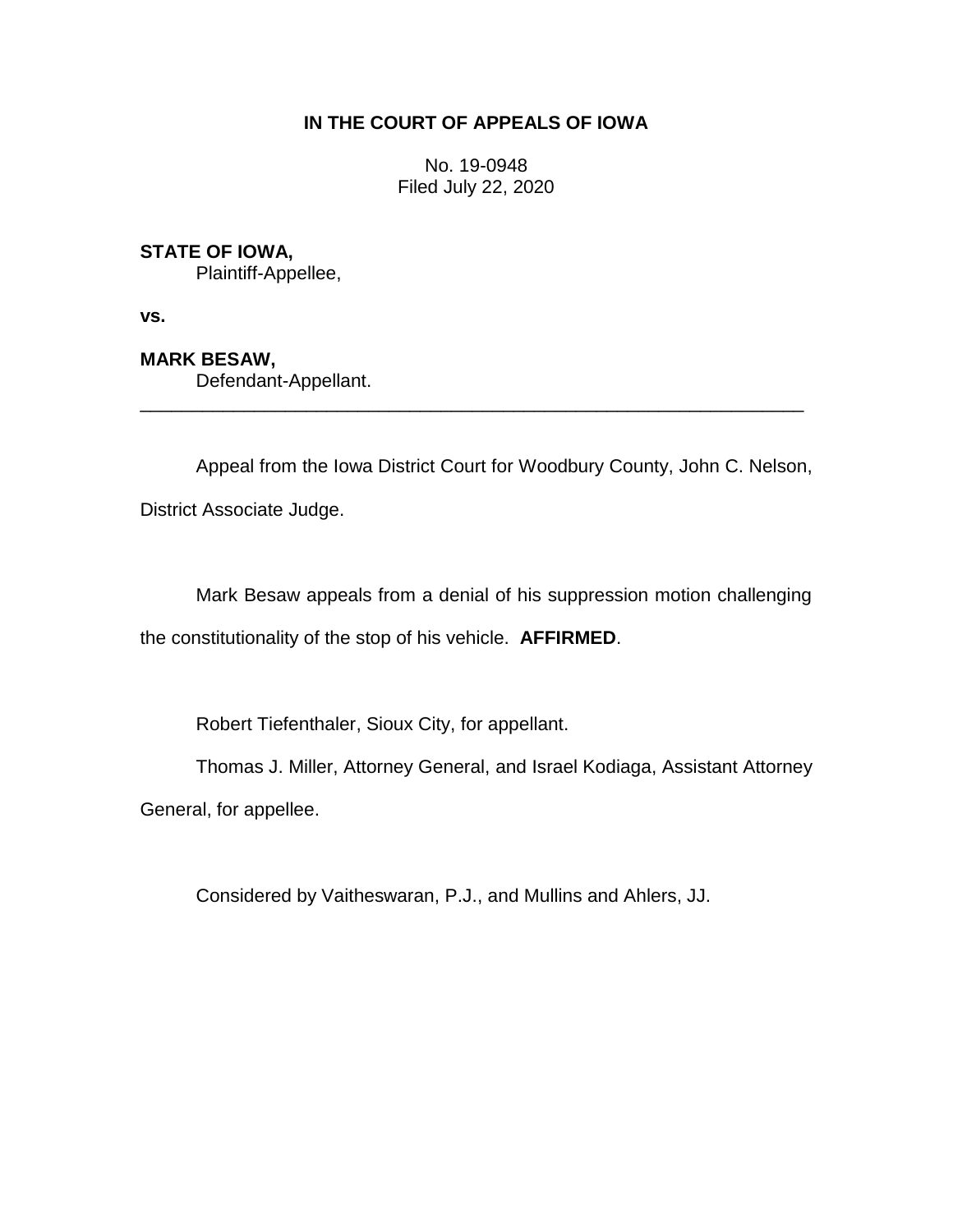#### **AHLERS, Judge.**

 $\overline{a}$ 

Shortly after 1:00 a.m. on Thursday, May 31, 2018, a pickup traveling in the wrong direction on a one-way street in downtown Sioux City ran a red light and broadsided a taxicab. The driver of the pickup did not stop and fled the scene of the collision, continuing to head westbound in the wrong direction on the one-way street. The taxicab was damaged in the collision. After a 911 call was made reporting the collision and describing the fleeing pickup, Sioux City police officers began searching for it.<sup>1</sup> Their search was aided by the light amount of traffic on the streets due to the early morning hours on a workday.

A little over thirty minutes after the collision, an officer encountered a pickup matching the description of the pickup that caused the collision. The officer turned around and followed the pickup, which appeared to be driven in such a manner as to avoid contact with the officer. The officer eventually found the vehicle parked at the end of a long private driveway a considerable distance from a residence with the engine running, no lights on, and the driver still in it. The officer activated the patrol vehicle's lights to initiate a stop in order to investigate. That investigation revealed that the driver was Mark Besaw and he was the driver of the pickup involved in the collision. Further investigation resulted in Besaw being arrested for and charged with operating while intoxicated (OWI) in violation of Iowa Code section 321J.2 (2019).

<sup>&</sup>lt;sup>1</sup> Officer testimony and a recording of officer radio traffic described the pickup as "a full-sized truck with South Dakota plates." It was reported to be traveling westbound. It was also reported the taxicab driver "thinks it was a Chevy" and it "was like a tan, four-door."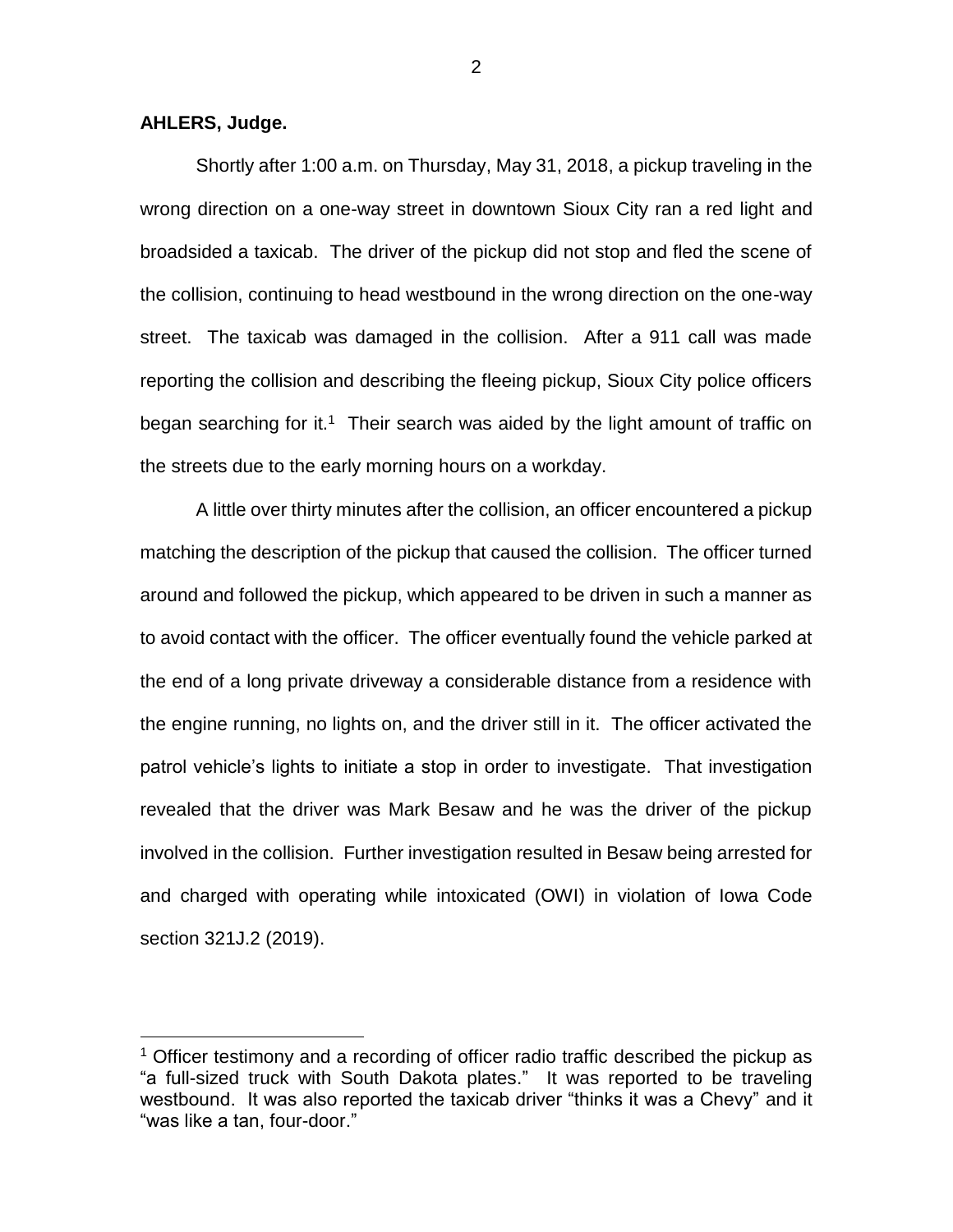Besaw sought to suppress all evidence after the officer initiated the stop by activating the lights of the patrol car, claiming the officer did not have reasonable suspicion of criminal activity so as to justify a seizure. The district court denied Besaw's suppression motion. The parties stipulated to a trial on the minutes, and Besaw was found guilty and sentenced. He appeals, seeking to overturn the conviction on the basis the suppression motion should have been granted.

### **I. Issues Presented.**

Besaw raises three issues: (1) the officer lacked reasonable suspicion for a stop because the description of the vehicle was too generalized; (2) any reasonable suspicion the officer may have had dissipated before the stop was initiated; and (3) a stop is not allowed based on reasonable suspicion of a completed misdemeanor.

#### **II. Standard of Review.**

Due to Besaw raising a constitutional challenge to the seizure of his person

and vehicle, the following standard of review applies:

When a defendant challenges a district court's denial of a motion to suppress based upon the deprivation of a state or federal constitutional right, our standard of review is de novo. We examine the whole record and make an independent evaluation of the totality of the circumstances. Each case must be evaluated in light of its unique circumstances.

*State v. Fogg*, 936 N.W.2d 664, 667 (Iowa 2019) (quoting *State v. Coffman*, 914 N.W.2d 240, 244 (Iowa 2018)).

#### **III. Error Preservation.**

Before proceeding to the merits, we must first address an issue of error

preservation raised by the parties. The State asserts Besaw failed to preserve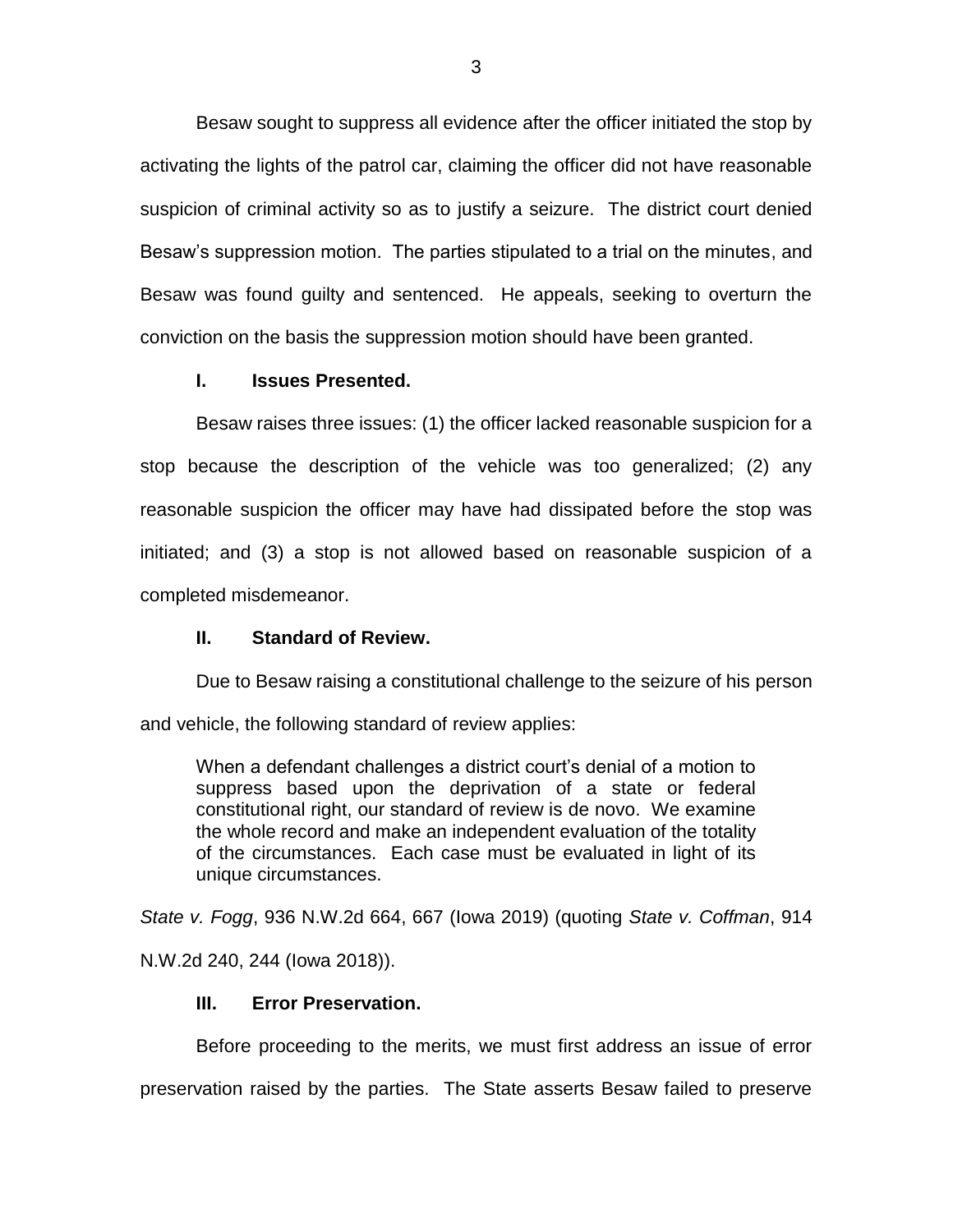error on his third argument, that a completed misdemeanor cannot serve as a basis for an investigatory stop, because he did not raise this issue before the district court. Besaw counters that he raised the issue of the constitutionality of the stop and the completed misdemeanor component is just an argument on the preserved issue.

"Issues not raised before the district court, including constitutional issues, cannot be raised for the first time on appeal." *State v. McCright*, 569 N.W.2d 605, 607 (Iowa 1997). "Our error preservation rule serves the salutary purpose of giving notice to the court and opposing counsel." *Id.* at 608. A mere assertion of unconstitutionality "does not encompass every conceivable constitutional violation." *State v. Hernandez-Lopez*, 639 N.W.2d 226, 234 (Iowa 2002); *see also State v. Manna*, 534 N.W.2d 642, 644 (Iowa 1995) (finding an argument raised in a motion to suppress but not ruled upon by the district court is not preserved on appeal).

Besaw's written motion to suppress challenged the constitutionality of the stop on the grounds of reasonable suspicion only, and the transcript of the suppression hearing shows the focus was entirely on reasonable suspicion. Not surprisingly, the court's suppression order denied Besaw's motion solely on the grounds of reasonable suspicion. While Besaw raised the constitutionality of the stop in his suppression motion, he did not raise, and the court did not rule on, the question of whether the stop was unconstitutionally premised on a completed misdemeanor. For that reason, we find the completed-misdemeanor question is not preserved on appeal, and we do not address it.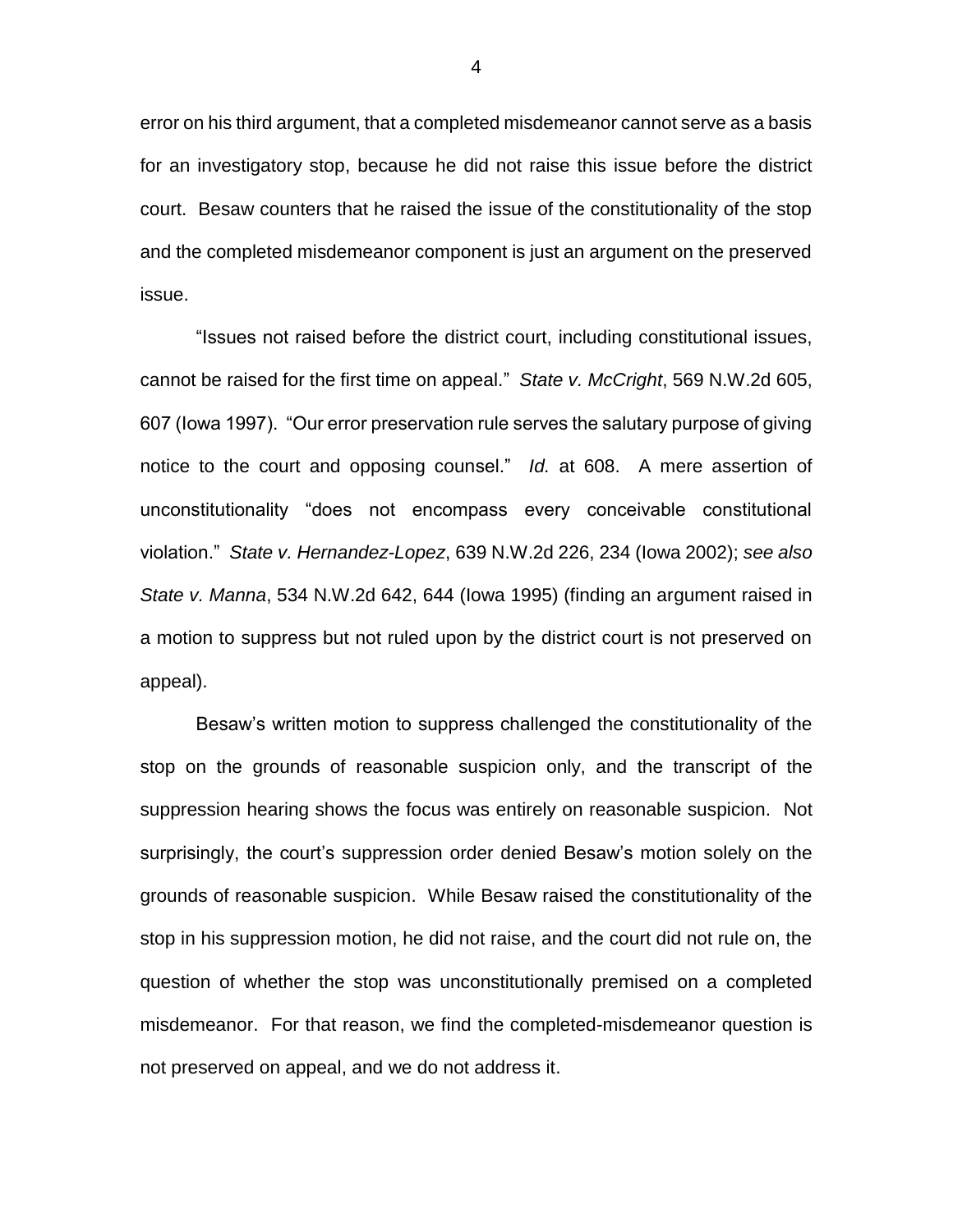#### **IV. Discussion.**

An officer is permitted to "briefly stop an individual or vehicle for investigatory purposes when the officer has a reasonable, articulable suspicion that a criminal act has occurred, is occurring, or is about to occur." *State v. Vance*, 790 N.W.2d 775, 780 (Iowa 2010). The purpose of such a stop is "to allow a police officer to confirm or dispel suspicions of criminal activity through reasonable questioning." *State v. Kreps*, 650 N.W.2d 636, 641 (Iowa 2002). "Whether reasonable suspicion exists for an investigatory stop must be determined in light of the totality of the circumstances confronting a police officer, including all information available to the officer at the time the decision to stop is made." *Id*. at 642. "The evidence justifying the stop need not rise to the level of probable cause." *Id*. "An officer may make an investigatory stop with 'considerably less than proof of wrongdoing by a preponderance of the evidence.'" *Id*. (quoting *State v. Richardson*, 501 N.W.2d 495, 496–97 (Iowa 1993)).

Besaw asserts the officer did not have reasonable suspicion to stop his vehicle because the description of the vehicle available to the officer was too generalized. We disagree. As previously noted, one of the officers testified "[t]here was light traffic" on the streets due to the time of day, so officers would be less likely to meet multiple vehicles matching the description of the fleeing pickup. Officers were looking for a four-door, full-size Chevy pickup with South Dakota license plates and a "like a tan" color that left the collision site heading west. Relatively shortly after the call went out to be on the lookout for the pickup, the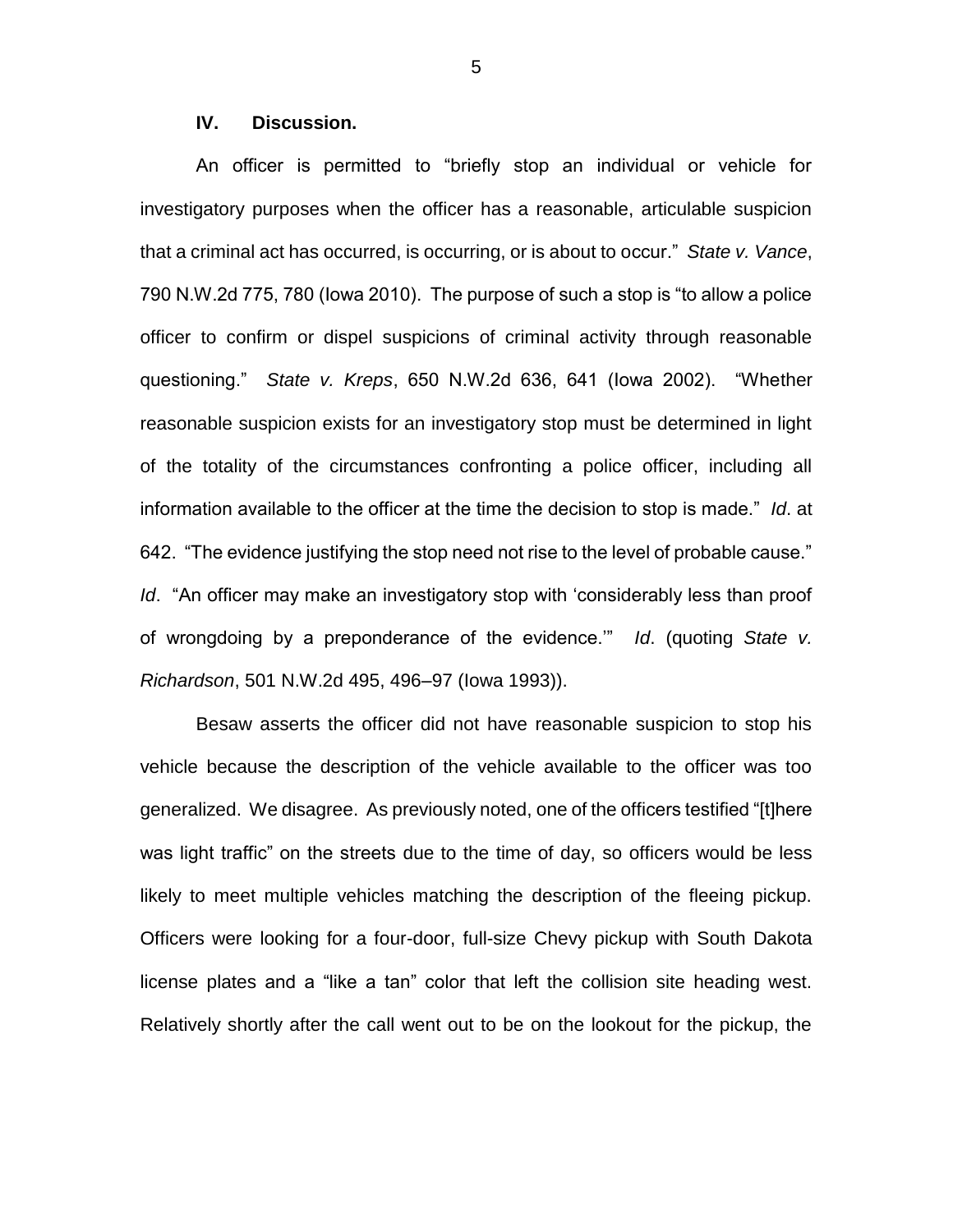arresting officer encountered a tan,<sup>2</sup> four-door Chevy pickup on the west side of Sioux City that appeared to have some damage to the pickup bed. In addition, before the stop was initiated, the officer confirmed the pickup had South Dakota license plates.

The details known to the officer in this case distinguish the out-of-state cases cited by Besaw, namely *State v. Easterberg*, No. 115,791, 2017 WL 66338 (Kansas Ct. App. Jan. 6, 2017), and *Vansant v. State*, 443 S.E.2d 474 (Ga. 1994).

*Easterberg*, like this case, involved an early-morning-hours stop. 2017 WL 66338, at \*1. However, unlike this case, the description of the vehicle was limited to a white pickup with two male occupants that "possibly had been involved" in a collision. *Id*. Officers stopped the vehicle two hours after receiving that description. *Id*. The Kansas Court of Appeals found those details insufficient to justify a stop, holding "[h]ours removed from the report, a vehicle type and color alone are too remote or stale to furnish reasonable suspicion for a traffic stop." *Id*. at \*2. Here, the stop occurred a little over thirty minutes following the reported collision, not two hours later. While thirty minutes is not the height of freshness, it is sufficiently fresh to distinguish *Easterberg* and support a stop in this case. Additionally, unlike *Easterberg*'s possibility of the vehicle being involved in a

 $\overline{a}$ 

 $2$  The record reveals that the pickup was actually silver in color. However, the officer testified the pickup appeared to be tan in color when viewed under street lights as the officer and Besaw passed each other. It was only upon close inspection of the pickup as the officer approached it to make the stop that it was discovered the vehicle was actually silver in color. Given this plausible explanation of the color discrepancy, on our de novo review, we find the color discrepancy to be an inconsequential issue. The officer saw what looked like a tan vehicle, just as the taxicab driver saw a "like a tan" vehicle. The fact the vehicle turned out technically to be silver upon closer inspection did not negate the reasonableness of the officer's suspicion.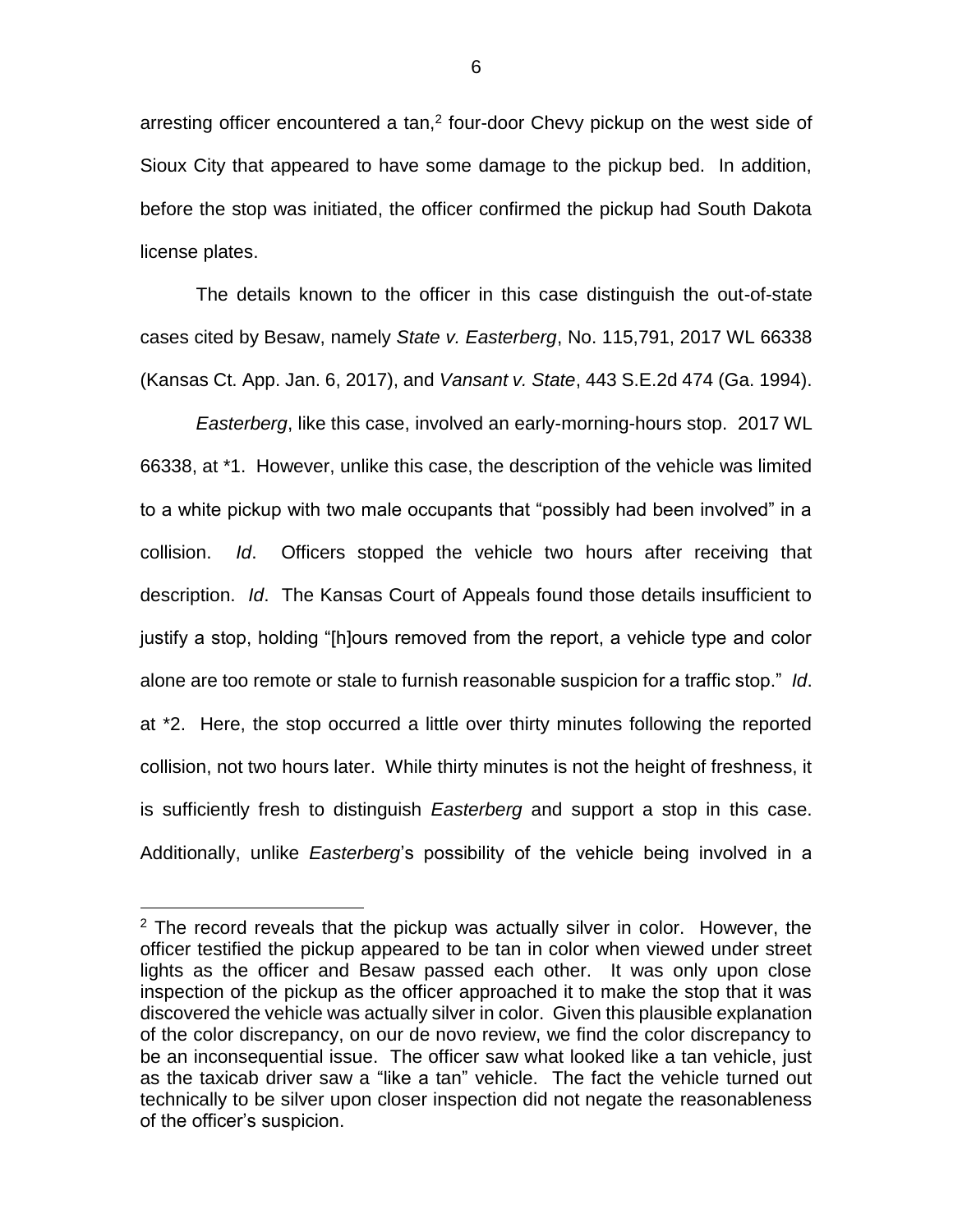collision, here there was no question the vehicle being sought had been involved in a collision and the pickup observed by the officer appeared to have recent damage. Finally, the additional detail of the pickup being a full-size, four-door pickup with out-of-state plates<sup>3</sup> provided additional details justifying a stop.

*Vansant* also involved a more limited description of a vehicle, consisting only of a white van involved in a hit-and-run accident in a restaurant parking lot approximately a mile away. *Vansant*, 443 S.E.2d at 321. With three dissenters, the Georgia Supreme Court found a lack of the necessary particularized basis for stopping the van. *Id*. We find the additional descriptors available to the officer in this case (i.e., make, number of doors, apparently fresh damage, and out-of-state plates) distinguishes this case from *Vansant*.

In addition to the extra vehicle descriptors distinguishing this case from *Easterberg* and *Vansant*, the totality of the circumstances include additional details that justified the stop. As the officer turned around to follow Besaw's pickup to investigate, the pickup immediately turned off the street on which the vehicles had been traveling, making it more difficult for the officer to follow. The officer eventually found the pickup on a dead-end street in a residential area. It was parked in the long driveway of a residence. Rather than being pulled up to the house, the pickup had been parked at the bottom of the driveway, just off the street

 $\overline{a}$ 

<sup>&</sup>lt;sup>3</sup> Besaw asserts the accident occurred "on a road that crosses over into South Dakota" and "it would not be unusual to see a vehicle with South Dakota plates" at the location of the accident or the stop in western Sioux City. This information is not in the record. However, even assuming this assertion is correct, the additional detail of the license plates, although not overwhelming, provided some extra support for the reasonable suspicion finding when considering the totality of the circumstances.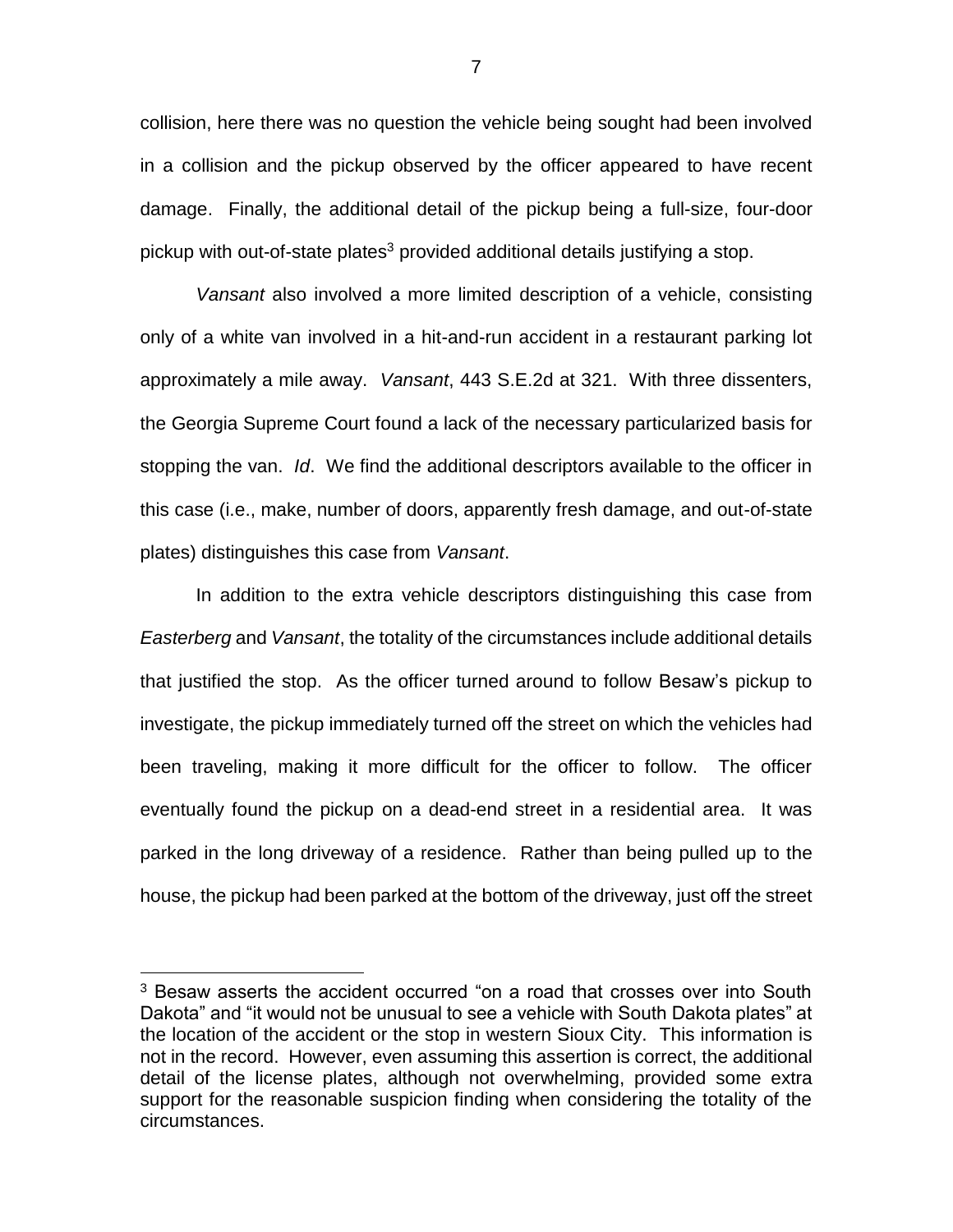and a considerable distance from the house, with the lights off while the driver remained in the vehicle with the engine running.

The officer found these actions suspicious. We agree. Besaw's actions in turning off the street immediately after a police officer started following him and parking in this manner at a residence were consistent with someone who was trying to avoid contact with the officer. Likewise his manner of parking in the driveway was consistent with someone who wanted to get off the street to avoid police while, at the same time, trying to avoid drawing the attention of the occupants of the house where his presence was not wanted.

It is true that Besaw's actions were also consistent with someone who was engaged in perfectly legal activity. It was possible Besaw's pickup was not the pickup in question, and we can imagine a myriad of innocent possibilities for why a driver might turn where the driver did and why a driver might park at the end of a long driveway with the vehicle's lights off and the motor running in the early morning hours of a weekday. However, these possibilities do not negate reasonable suspicion. Investigatory stops do not require officers to rule out the possibility of innocent behavior before the stop is conducted. *Kreps*, 650 N.W.2d at 643. As stated in *Kreps*:

[S]uspicious conduct by its very nature is ambiguous, and the principle function of the investigative stop is to quickly resolve that ambiguity. Therefore, if any reasonable inference of wrongful conduct can be objectively discerned, notwithstanding the existence of other innocent inferences that could be drawn, the officers have the right to temporarily detain the individual for the purpose of inquiry.

*Id*. (quoting *State v. Anderson*, 454 N.W.2d 763, 765 (Wis. 1990)). Here, with the pickup matching the description of the vehicle causing the collision and the pickup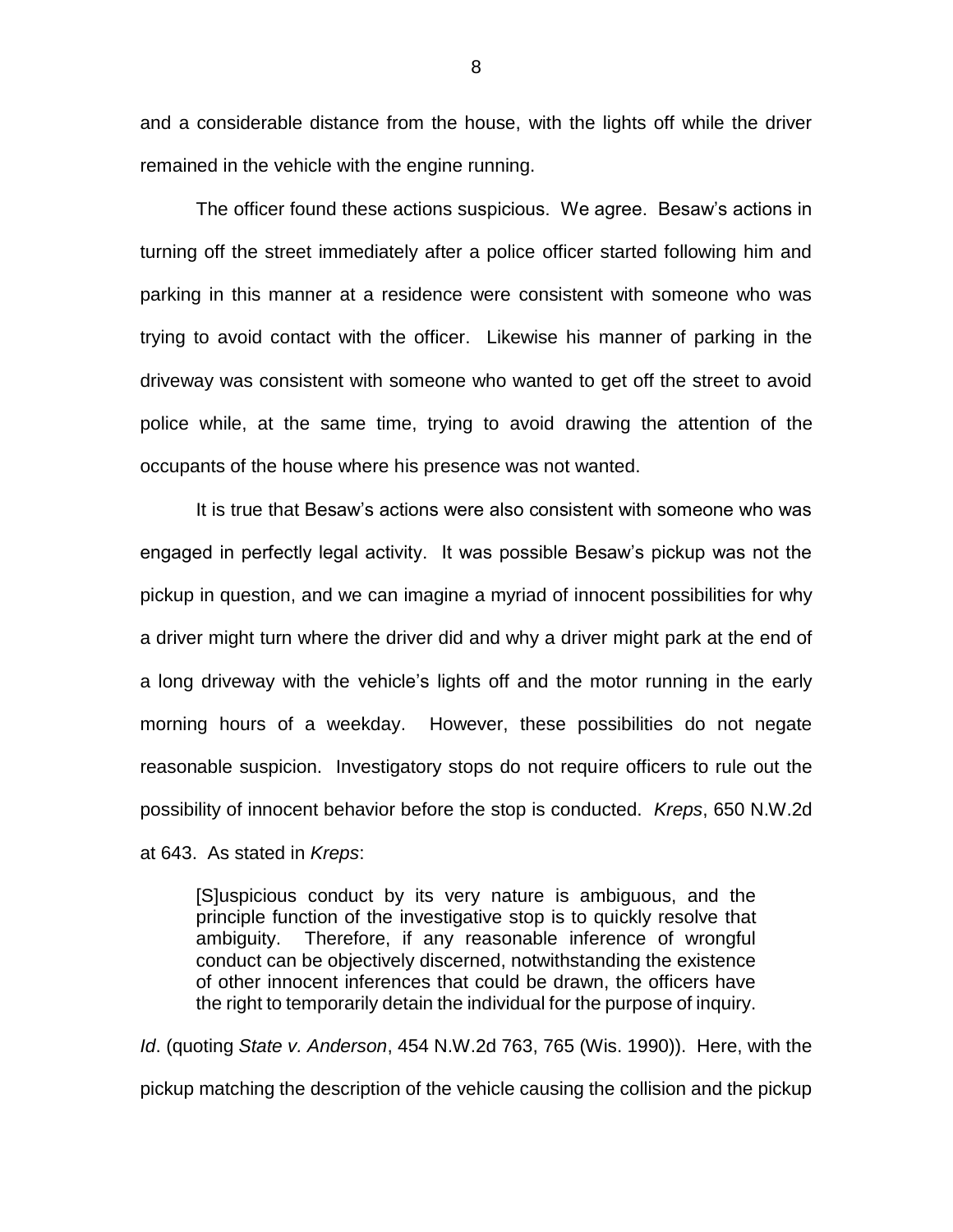driver's suspicious behavior when the officer began to follow it, the officer had reasonable, articulable suspicion to initiate a stop.

We also reject Besaw's claim that, even if there was originally reason to suspect his was the suspect vehicle, the additional information the officer obtained about where on the pickup damage was incurred negated any reasonable suspicion the officer may have otherwise had. When the officer first observed the pickup, he noticed what appeared to be fresh damage to the pickup bed.<sup>4</sup> Before initiating the stop, the officer received information that the damage was expected to be on the front, but such damage was "probably pretty minor." This information did not negate the officer's suspicion. This was an investigation in progress, so the fact that there may have been "pretty minor" front end damage did not preclude the possibility other parts of the pickup sustained damage in the collision, thus possibly explaining the damage to the pickup bed observed by the officer. Likewise, being informed there was "probably pretty minor" damage to the front was not inconsistent with anything the officer observed. Although he did not notice front-end damage when the vehicles passed each other before the officer turned around to follow, minimal damage would most likely not be immediately apparent. Once the officer found the parked pickup and received the information about the possibility of front-end damage, the officer was no longer in a position to see the front of the vehicle. Based on the other information available to him, he had

 $\overline{a}$ 

 $4$  At the hearing, the arresting officer described the damage as a "dent or crease to the side of the box and also a bit of scuff . . . on the rear bumper that had dirt removed from the rear bumper." Besaw later told the arresting officer the damage to the rear of the pickup "was rather old."